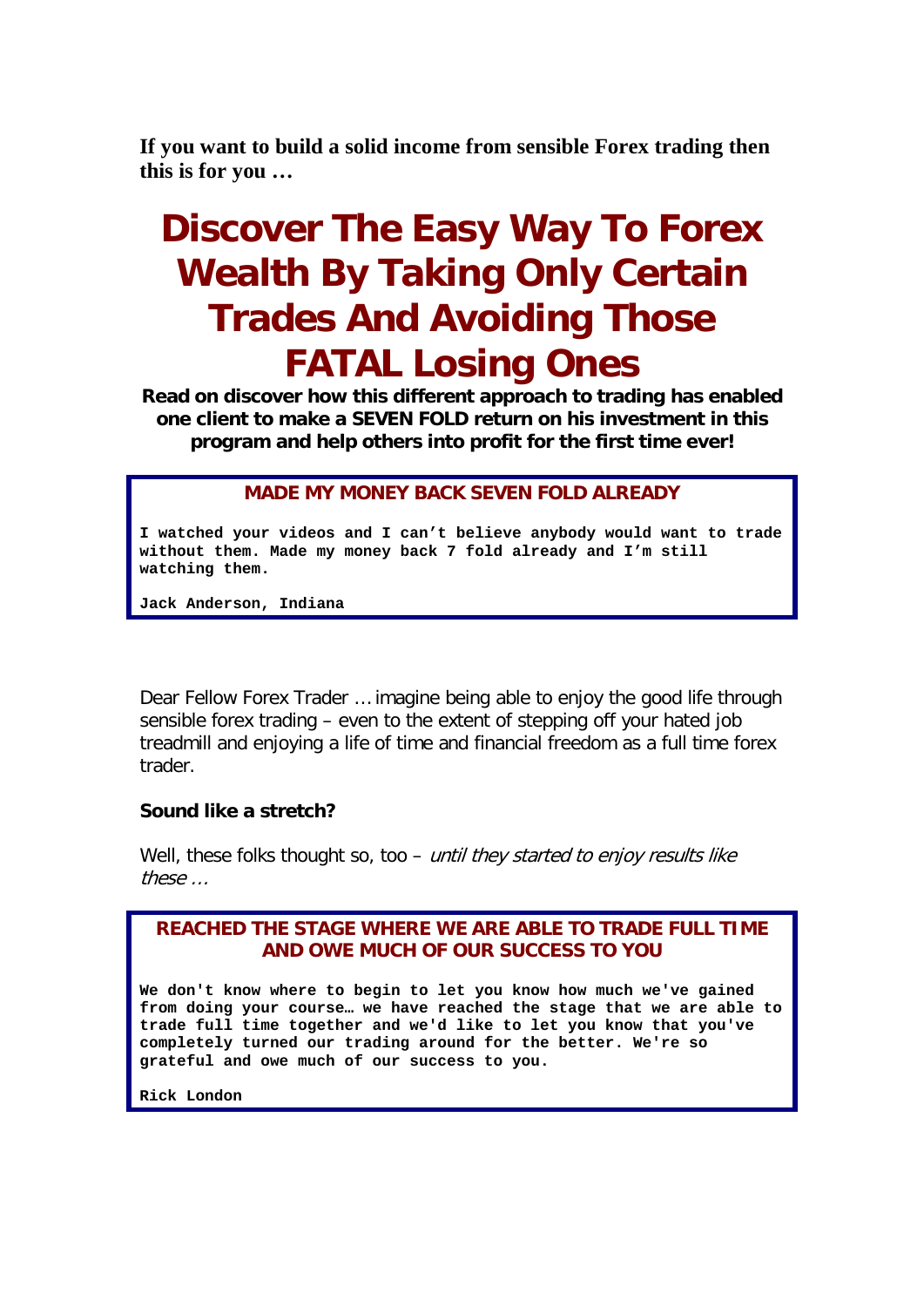### **PROFITABLE FOR THE FIRST TIME**

**I have been learning on my own for about 1.5 years now and after going through the training, I am profitable for the first time in my trading career.**

**Richard Denver, CO USA**

**What's more it's perfect for beginners, as well as more experienced traders …**

### **NOT CLUTTERED WITH A LOT OF INDICATORS TO CONFUSE A BEGINNER LIKE ME**

**Long's method is SIMPLE too, not cluttered with a lot of indicators to confuse a beginner like me. It's the BEST THING I'VE EVER PURCHASED FOR MY CURRENCY TRADING, PERIOD.**

**Perry Mumbai, India**

Hi … my name is Long Hang Seng and it wasn't that long ago I was where you probably are now – frightened of losing all my money because I was faced with a bewildering number of 'supposedly easy' ways to make my fortune with forex trading.

So, after a particularly bad losing period, I stopped trading while I analysed what was wrong with all the other systems out there.

Finally I was able to create my own system and rebuild my finances. And, most recently, I turned a \$5000 micro account to a \$100,000 account in the space of a few months.

So now it's time for me to keep my Karma sparkling clean by offering you a helping hand up to trading success, just I have to the other good folks who you see have given me such kind comments.

# **WHAT MAKES MY PROGRAM LEAVE THE REST CHOKING IN MY DUST?**

Because most other programs shoot for maximum profits all the time, they inevitably take dangerous risks. **But my approach is refreshingly different, which is why you get different (and better) results …**

You see, it's not JUST about making profitable trades. It's ALSO very much about AVOIDING LOSSES by not taking bad trades …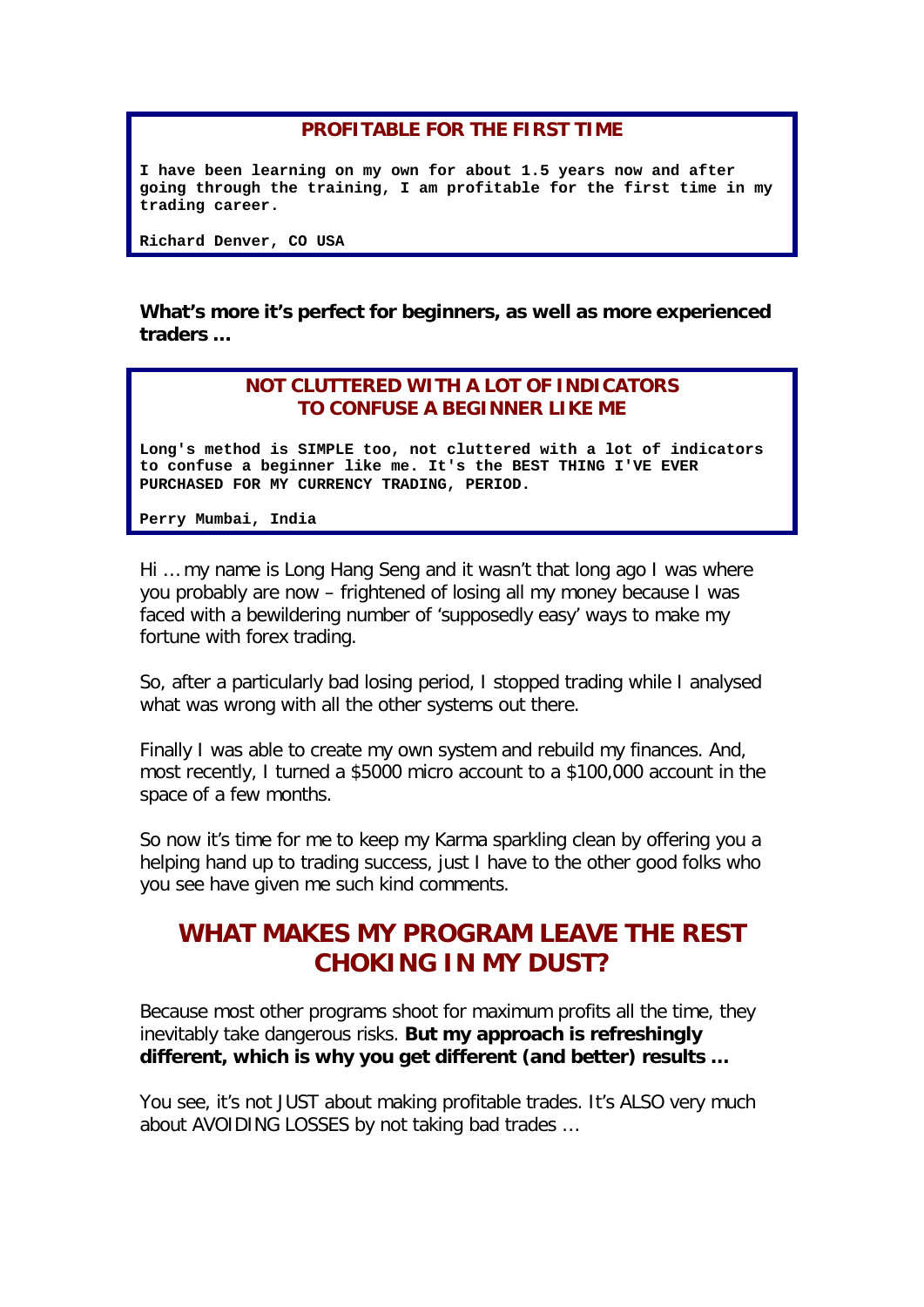### **I'VE AVOIDED LOSSES BY NOT TAKING TRADES I WOULD HAVE IN THE PAST**

**With Long's training, I have avoided losses by not taking trades I would have placed in the past. I also caught early moves shorting several of the commodity markets after parabolic rises.**

**Roland Scotland**

# **I can even give you back your lost confidence**

Yes! If your confidence has taken a knock from losing trades, **then this will be the confidence builder you need –** because success breeds SUCCCESS …

### **YOU GAVE ME THE CONFIDENCE TO KEEP TRADING AND MY ACCOUNT IS NOW DOUBLED IN SIZE**

**The knowledge gained gave me the confidence needed to continue investing after having had two very tough previous years. I have not had a losing year since attending your course and my investment account has doubled in value.**

**Molly Huntington, West Virginia**

### **NOW I SUCCESSFULLY CALL REVERSALS WHICH HAS BUILT SELF CONFIDENCE**

**Before Long...I was always on the wrong side of the trade... I now successfully call reversals…which has built self confidence, and allows me to enter trades sooner and increase trade pips.**

**Russell Johannesburg, South Africa**

#### **THE BENEFIT IS THE GROWTH IN CONFIDENCE**

**Without a doubt, the benefit of Long's video course and the books is the growth in confidence in entering and exiting the market.**

**Justin Payson AZ**

### **I NOW TRADE WITH CONFIDENCE THE BEST INVESTMENT I'VE EVER MADE**

**Using Long's candle patterns I have increase my portfolio… …now I trade with confidence. This is the best investment I have made in my entire life. A million thanks.**

**Gary Vancouver**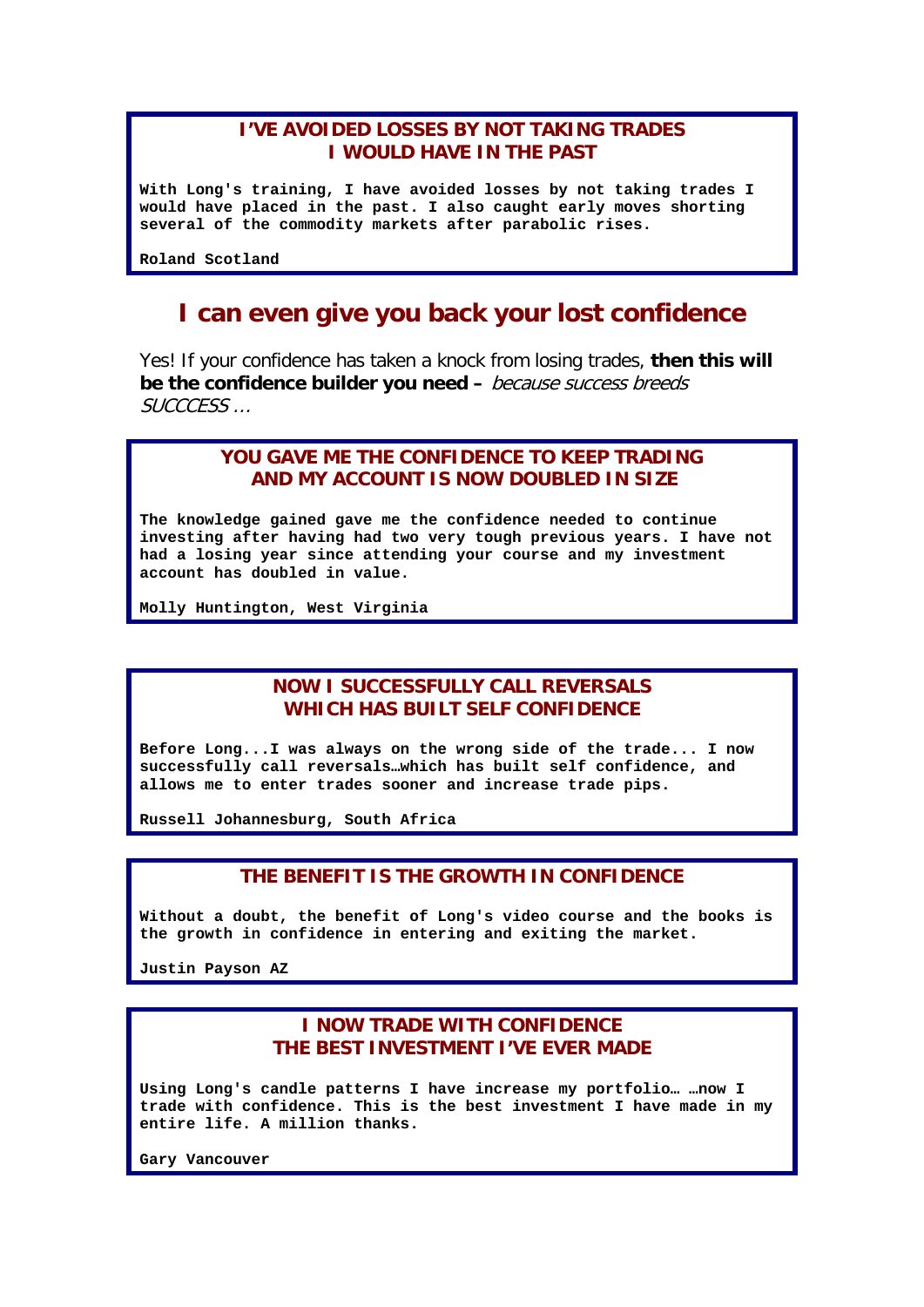# **What does my groundbreaking program consist of?**

It is a powerful multi-media program of both ebooks and video tutorials, both carefully designed to turn you into a master forex trader in record time.

**And here's just a tiny peek at the awesome secrets inside …**

- **Scalper … Swing Trader or Position Trader? Which are you?**  And which of them am I?
- **How everyone (including me!) makes mistakes** so here's how to profit from them.
- **The key to safe – and profitable – trading.**
- **The FATAL trading style you must avoid like the plague.** Either you stop this – or, eventually, you WILL go BUST!
- **The secrets of profitable scalping** (all is revealed in this powerful video).
- **Successful day trading –** everything is laid out for you, with crystal clarity, in this day trading video.
- **How you don't need to over leverage to make really handsome profits.**
- **Wise advice from famous forex trader, Paul Tudor Jones Said: "You learn how to write in a hierarchical way, Yes, hierarchical trading is very important.**
- **What you must stay away from** (unless you're a fundamental trader).
- **Hegesets –** exactly what they look like and how you can use them to your advantage.
- **The 4 types of Candlesticks** and how to use them profitably.
- **Avoiding those FATAL trades –** one of the key safety features that make the system most profitable.
- **Albert Einstein said:** "Compounding is the eighth wonder of the world"**.** So here's my 'take' on compounding and forex trading.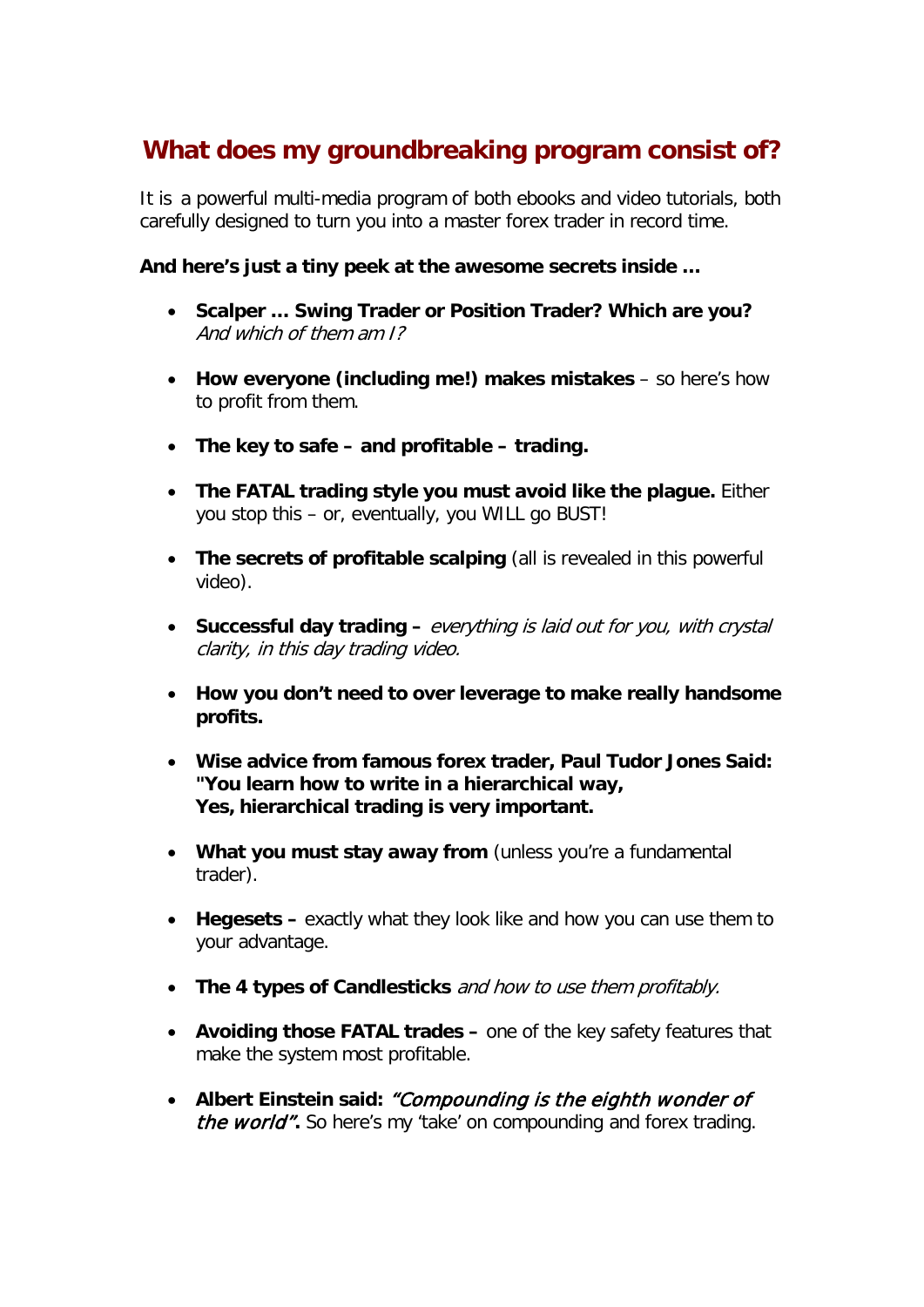- **The secrets of profitable swing trading** (watch the video and you'll be a black belt swing trader in no time!).
- **The bullish engulfing pattern** here's exactly what it is.
- **The white othello pattern** and how to take full advantage of it.

### And much, MUCH more …

Here's what our valued clients are saying about the content of the program …

#### **THE MOST VALUABLE TOOLS I HAVE USED IN MY TRADING**

**Although I thought I knew more than the average person, after reading your books, your training blew me away. In a word, they were AWESOME.** 

**They are, without a doubt, the most valuable tools I have used in my trading. Thank you from the bottom of my heart!**

**Ezra N. Ireland**

### **IT TIES TOGETHER ALL THE LOOSE ENDS INTO ONE CONCISE ENTITY**

**The Candlestick Trading Edge is the best ever! What I like about it is that it ties together all the loose ends into one concise entity. There is a lot of information that further the insights into the understanding candles - many subtleties that were revealed only in this package.**

**Kim Kent, UK**

### **THE BEST THING I'VE EVER PURCHASED FOR MY CURRENCY TRADING, PERIOD**

**Long's method is SIMPLE too, not cluttered with a lot of indicators to confuse a beginner like me. It's the BEST THING I'VE EVER PURCHASED FOR MY CURRENCY TRADING, PERIOD.**

**PAT Nevada, USA**

### **DON'T KNOW HOW I'VE TRADED SUCCESSFULLY WITHOUT IT**

**I don't know how I've been able to trade successfully without it. Also, combining candles with all time favorite Western indicator is a lethal combination! Thanks Long.**

**Karen Ft Lauderdale, FL**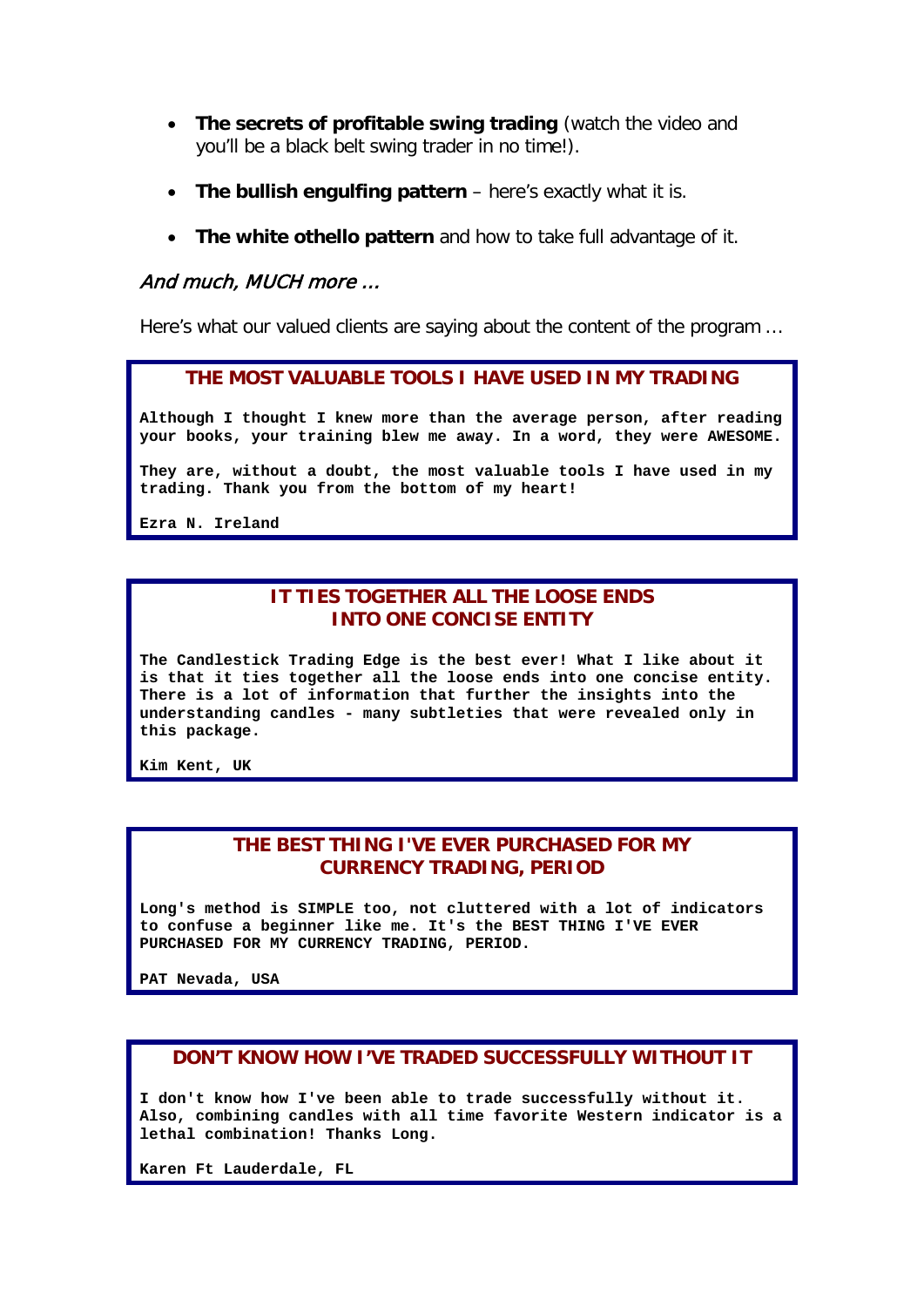### **NO OTHER EDUCATOR TEACHES LIKE LONG DOES**

**I loved the strict criteria given for certain candles. This has helped me to more clearly define my A trades. No other educator teaches like Long does**

**Chris Anaheim, Ca**

#### **THIS WILL TAKE YOU TO A MUCH GREATER UNDERSTANDING**

**If you thought you know all about candles, this program will take you to a much greater understanding of how to use them, when to use them and when not to use them.**

**Dennis Johannesburg, South**

#### **THE BEST INVESTMENT I HAVE MADE IN MY ENTIRE LIFE**

**Now I trade with confidence. Candlestick [trading'](http://trading.com/)s forex education is the best investment I have made in my entire life. A million thanks.**

**Jayson Tennessee**

# **So why is my program so highly effective, compared with the others out there?**

Because I keep it simple – **making it perfect for beginners as well as more experienced traders** who are feel overwhelmed by all those overcomplicated methods and systems …

### **NOT CLUTTERED WITH A LOT OF INDICATORS TO CONFUSE A BEGINNER LIKE ME**

**Long's method is SIMPLE too, not cluttered with a lot of indicators to confuse a beginner like me. It's the BEST THING I'VE EVER PURCHASED FOR MY CURRENCY TRADING, PERIOD.**

**Suzi Perth, Western**

# **So I guess there's one burning question on your mind, right now**

Because you can see how – once my secrets are your secrets – you'll step up to a bright new world of forex success with the district possibility of being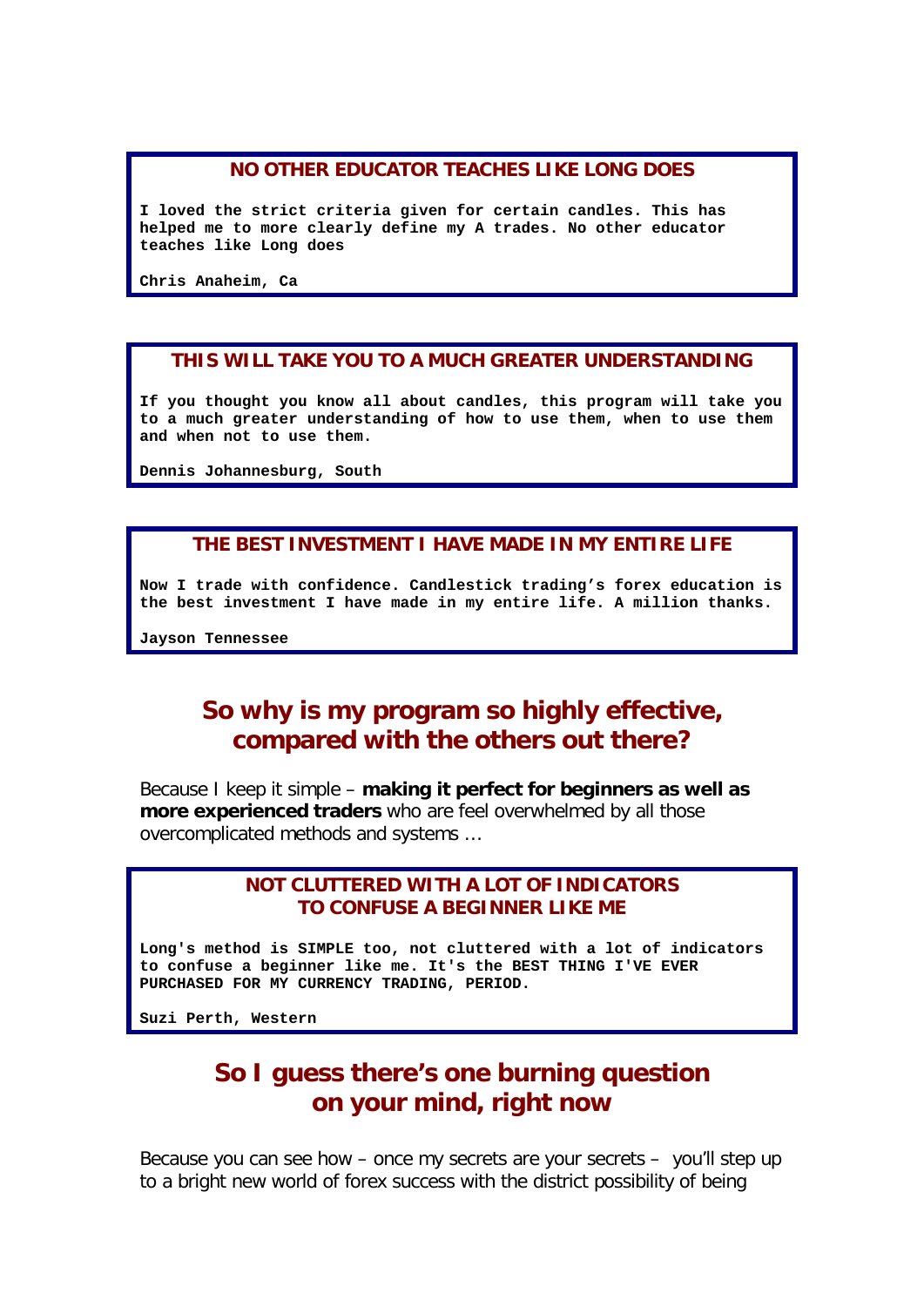able to become a full time trader. Like some of my existing clients already have.

But you're concerned about how much you will need to invest to get access to my powerful program.

But before I reveal that, I want to make this crystal clear …

### **I take ALL the risk here.**

You see, I can tell how awesome my program is. And my delighted clients can also tell you of their success.

### **But NOTHING beats you proving to yourself just how good it is.**

So I've arranged for you to take a full sixty day test drive. So you don't need to finally decide until you've given the whole program a test drive for sixty days.

And, if you start to trade using the techniques you'll discover inside (why not 'paper trade' to start?) and don't get the results you expect, then simply send me a refund request and you'll receive a prompt and cheerful refund every last cent of your investment.

Ah, yes … your investment.

Let's suppose you could go to university and study to become a forex trader, as you can for other high paying careers, like a doctor or lawyer.

Attending a decent US university costs around \$60,000 a year. And most US students study for four years before they graduate, so the total university investment in a career as a forex trader would be  $(4 \times $60,000) =$ **\$240,000**.

Yet, you can be personally tutored by me (just like at university) for just \$10,000 and be successfully trading within weeks - not four years!

And that means you can quickly recoup your investment in my five star training – just like these good folks …

### **MADE MY MONEY BACK SEVEN FOLD ALREADY**

**I watched your videos and I can't believe anybody would want to trade without them. Made my money back 7 fold already and I'm still watching them.**

**Bob Taigum, QLD.**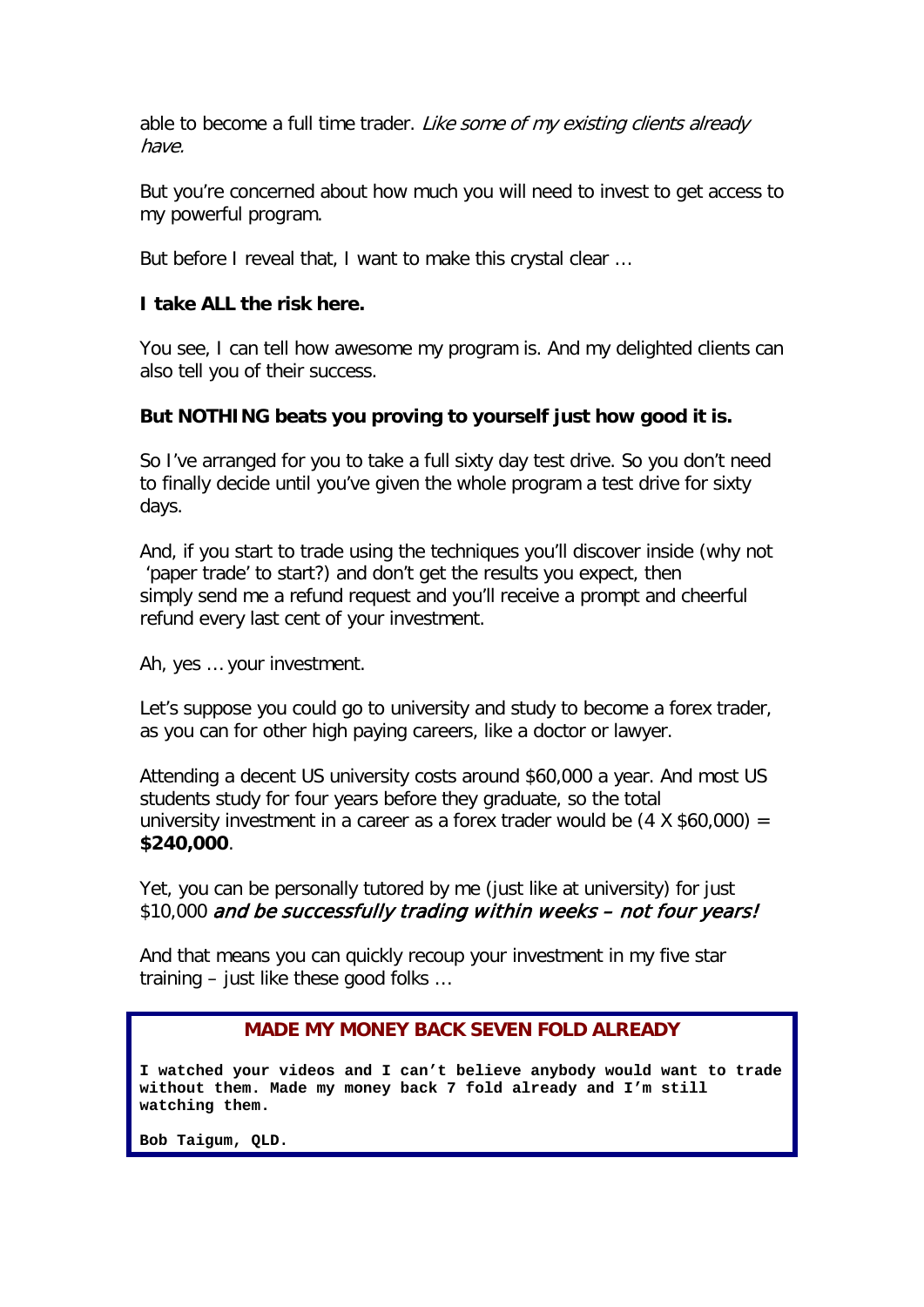### **THE BEST INVESTMENT I'VE MADE IN MY ENTIRE LIFE**

**Using Long's candle patterns I have increase my portfolio… …now I trade with confidence. This is the best investment I have made in my entire life. A million thanks.**

**Chad Melbourne, Australia**

**But here's the BAD NEWS …** 

# **THE LONGER YOU WAIT - THE MORE THIS PROGAM COULD COST YOU!**

No … the price isn't increasing – **but YOUR RISK JUST WENT THOUGH THE ROOF …**

Because, you now know about the program.

So trading without the protection of these vital secrets to stop you making bad trades is just like jumping out of a plane without a parachute, when one is hanging right there by the door.

These traders regretted the fact they didn't know about the program when they lost big bucks – but **YOU have no such excuse, now!**

> **ANY ONE OF THE TRADES I LOST WOULD HAVE TRIPLE PAID FOR THE PROGRAM**

**I had no idea why I was losing money since I thought I understood the market. Now I understand why there were some trades I should not have gone into and did. Any one of the trades I have lost one more than tripled paid for this program.**

**John New Mexico**

### **PREVIOUSLY LOST MORE IN TRADES THAN THE PROGRAM COST**

**I recommend this to anyone who is interested in securing their own financial future. I lost more in one trade (several times) then the program cost.**

**Brad Stillwater, Oklahoma,**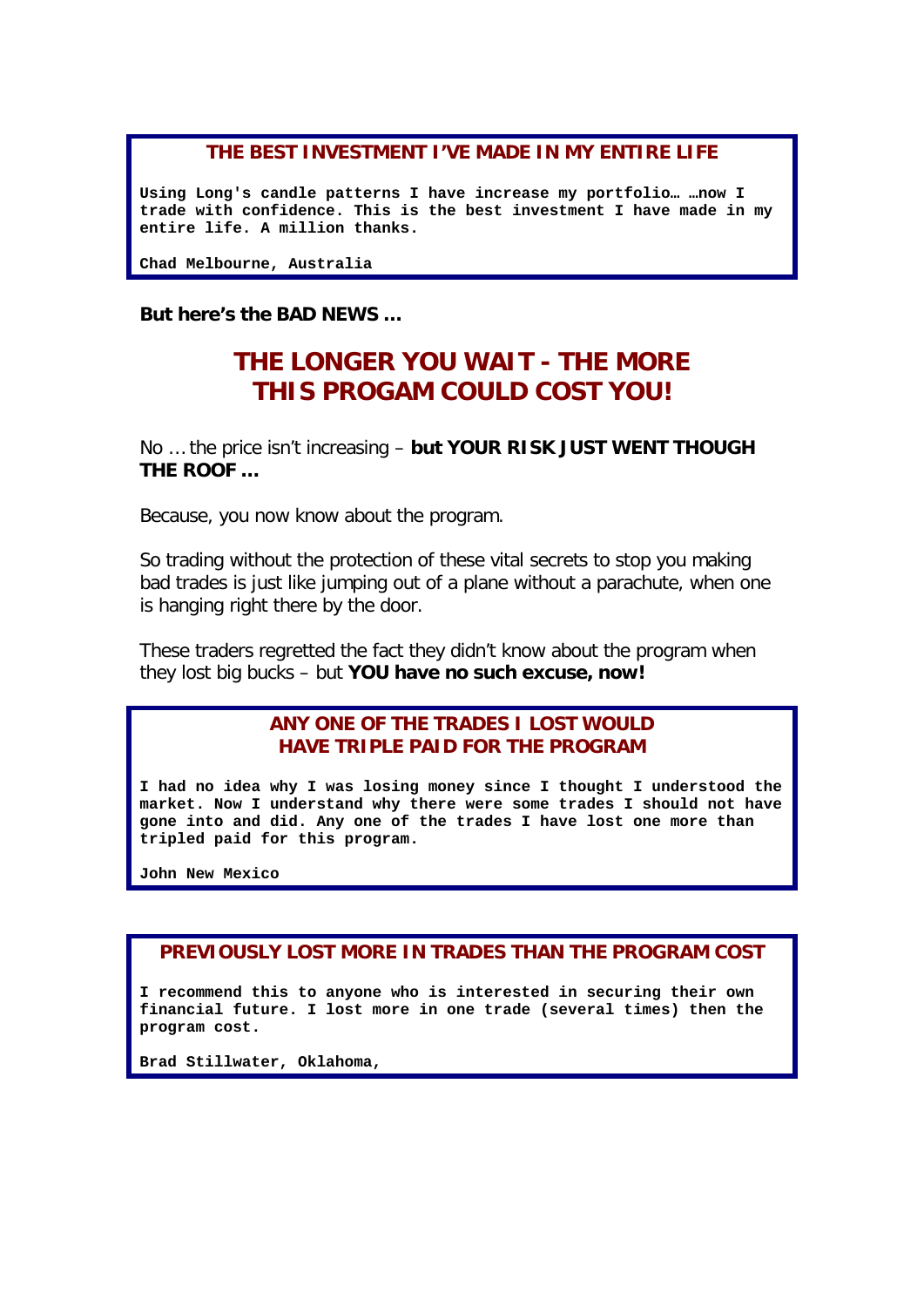### **I WISH I HAD YOUR INFO EARLIER – IT WOULD HAVE SAVED ME THE PRICE OF A CAR**

**I wish I had your information a month or so earlier. Spotting those turning points earlier could have saved me … in lost profits. That could have bought me a fairly nice car.**

**Laura Wyoming, PA, USA**

### **IF I'D KNOWN YOUR METHOD A YEAR AGO IT WOULD HAVE SAVED ME BIG BUCKS**

**I recently completed your video workshop and I wish I was introduced to this method a year ago. It would have saved me big bucks.**

**Jeremy Dallas, TX**

# **And because I'm determined to help you in every possible way**

**I'm going to give you these nine Fast Action Bonuses – each one carefully designed to improve your knowledge and your trading skills, taking you to the next level …**

### **Fast Action Bonus #1 - Your Personal Certificate of Achievement.**

You'll be proud to display this on your wall to show you've completed the program and are now a Master Forex Trader.

### **Fast Action Bonus #2 – Long's most important trading rule.**

This will save you from making costly mistakes by not taking trades that are DOOMED to fail.

### **Fast Action Bonus #3 – Long's Three trading principles.**

Three more rules to live by, bought by me with the currency of bitter experience on the forex battlefield.

### **Fast Action Bonus #4 -The 4 Common (and Costly!) Mistakes Almost Every Trader Makes.**

But YOU won't be making them - once you know what they are.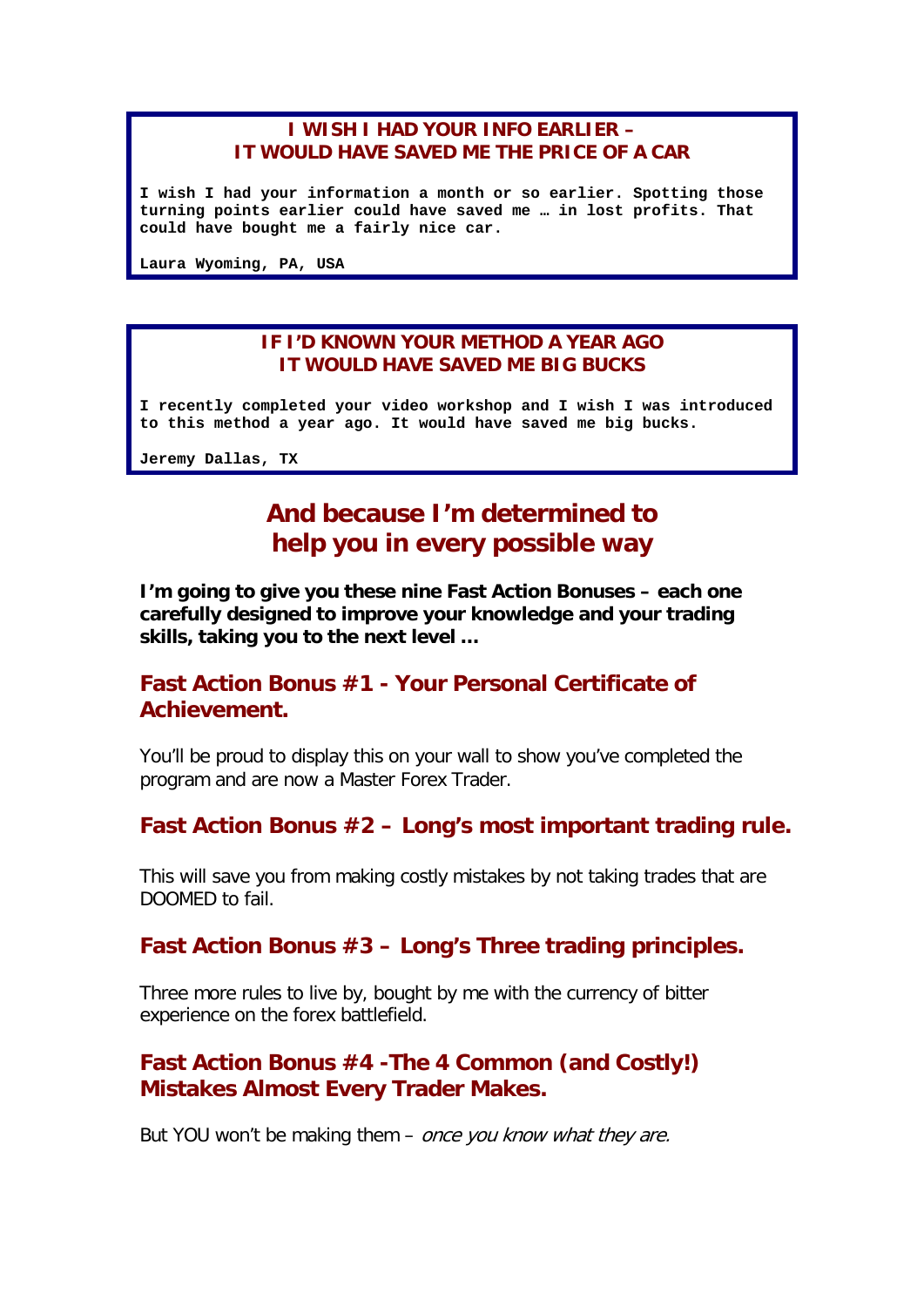### **Fast Action Bonus #5 - Improve your analysis skills with our Chart Challenges.**

Real life trading without risking your money is the perfect way to gain confidence and trading skills.

## **Fast Action Bonus #6 - Test your knowledge with interactive quizzes.**

These are great fun and will hone your knowledge to a razor sharp edge!

### **Fast Action Bonus #7 - Receive informative market updates.**

So you're right up to speed when you trade.

### **Fast Action Bonus #8 - Private webcasts where we analyze US and FX markets of your choice**

'Knowledge is power' and the more you know the more powerful you will be!

## **Fast Action Bonus #9 – One on one online coaching!**

This is like going to university – but without paying a king's ransom!

**Click here to Join [\(5 times installments\)](https://www.paypal.com/cgi-bin/webscr?cmd=_s-xclick&hosted_button_id=FUBNAFDW65RSG)**

# **It's only fair to warn you**

As you can see, one of the huge advantages of my program is the opportunity you have to be personally coached by me.

### **But there's a problem.**

Because – just like everyone – I only have 24 hours in my day and coaching is very time-consuming.

And I have to keep the member's area updated. And, naturally, I have to do my own trading, to keep my finger on the pulse of the market.

### **So I regretfully have to reserve the right to withdraw my one on one coaching without notice at any time.**

As you've seen from the many testimonials I have from my delighted clients, this program can truly change your life for the better – even empowering you to step off the job treadmill and become a full time forex trader.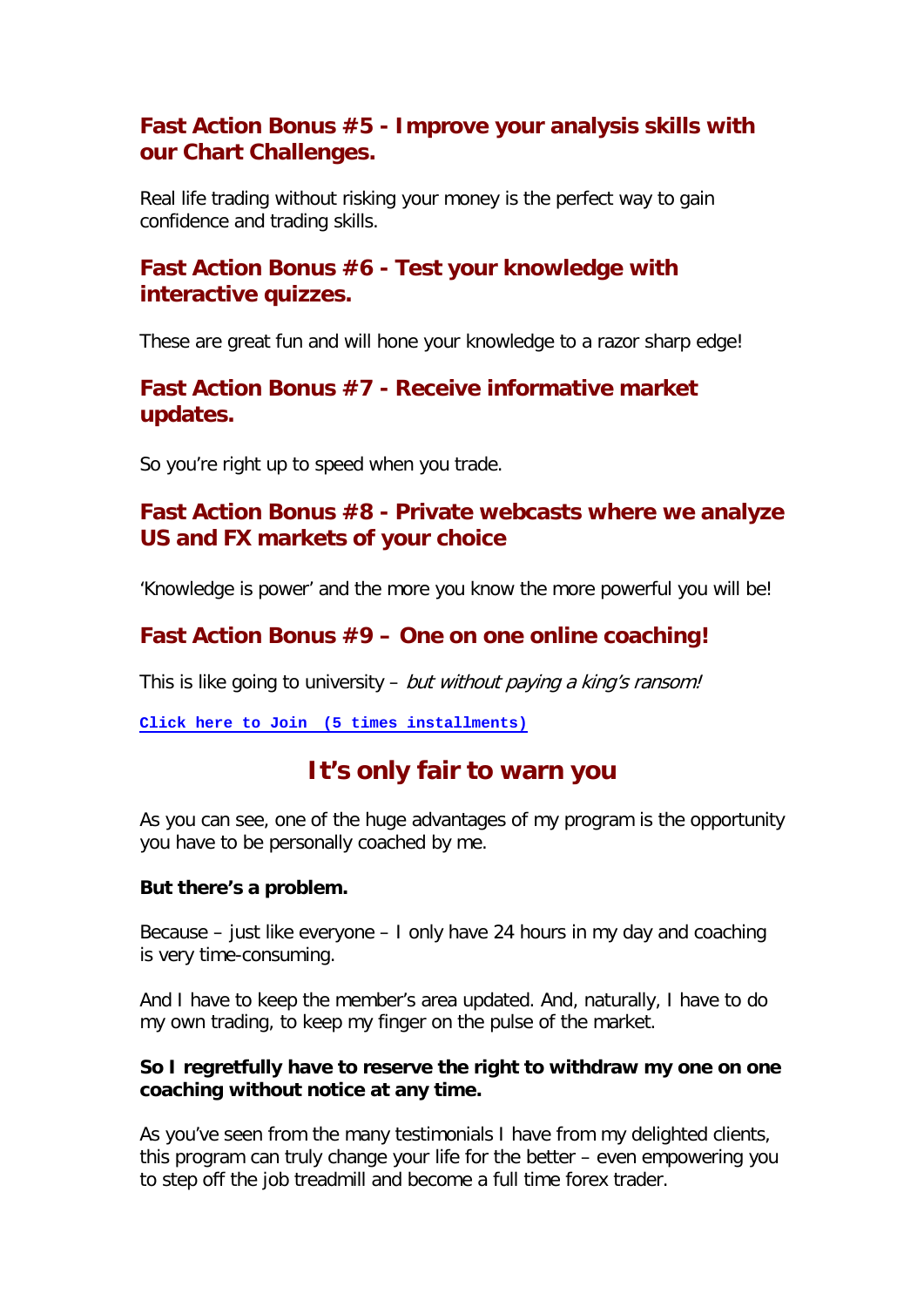### **So, I'm sure you'll agree with me that …**

# **This is one of your Crossroad Days**

Most days are pretty much the same.

Then, occasionally, there comes a day with the awesome power to change your life for good or ill – depending on which of two choices you make.

### **I call them Crossroad Days.**

They are the sort of life-determining days when, for example, you selected a college to attend.

Or the day you decided on a career.

And the day you choose your life partner.

### **And there is THIS DAY.**

Because you now have the power to decide the future course of your life …

So you can either …

Carry on trading forex as you are doing now … constantly at risk of making a few FATAL trades that could wipe you out entirely - and ignoring the very opportunity my happy clients wished they had known about sooner.

### **OR …**

You can recognize what a wonderful opportunity I'm handing you here, where you can become a highly effective forex trader, seize it eagerly and soon be in a similar happy position as my other delighted clients.

Sounds to me like your choice is a simple one. So I'm really looking forward to welcoming you inside the member's area.

Sincerely,

## Long Hang Seng

Long Hang Seng CEO CandlestickTrading.com

**P.S.** No need to finally decide until you've taken your sixty day test drive. You get full access to everything, so you could 'paper trade' until you're fully convinced my methods really are the REAL DEAL.